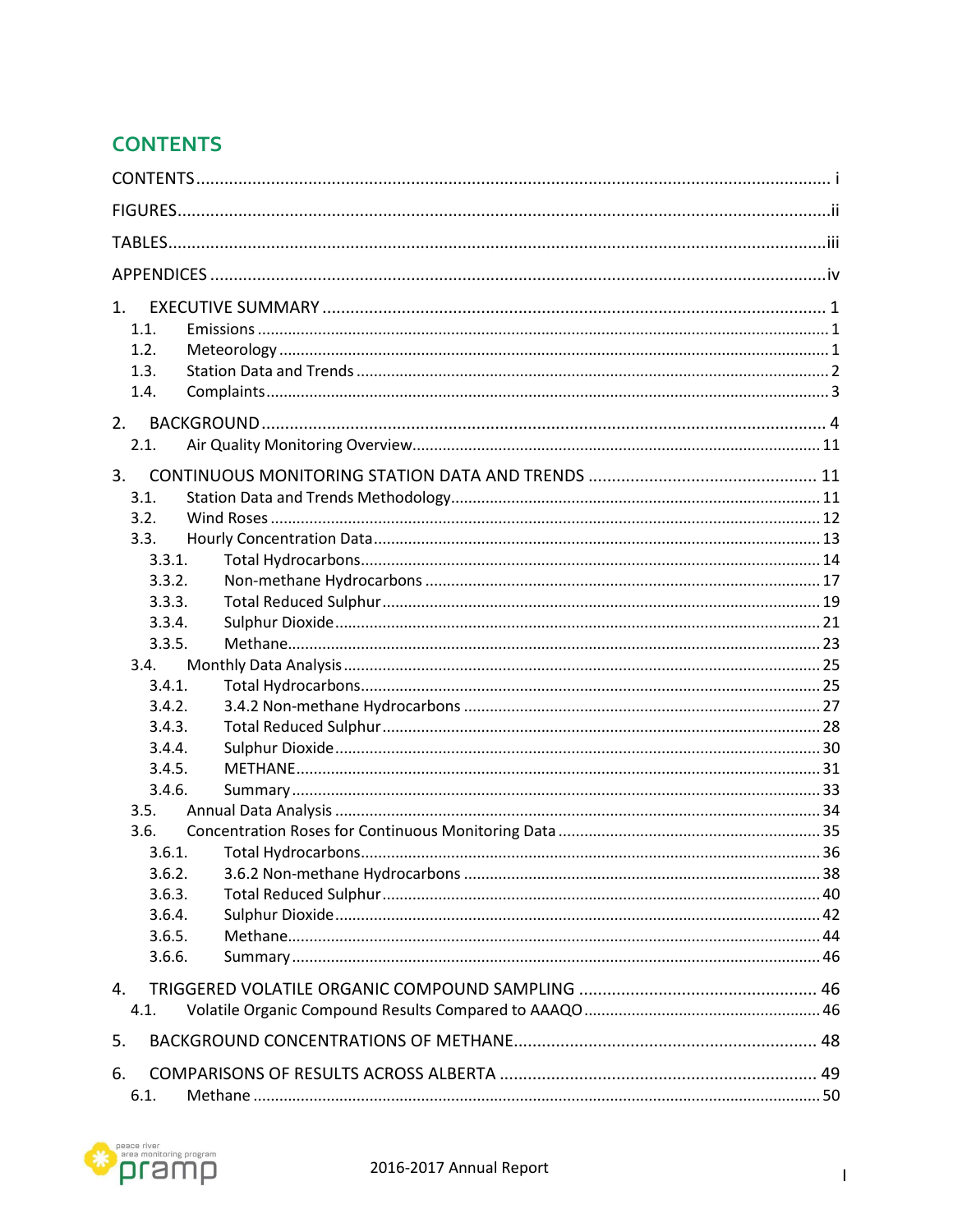| 6.2. |  |
|------|--|
| 6.3. |  |
| 6.4. |  |
|      |  |
| 7.1. |  |
| 7.2. |  |
| 7.3. |  |
|      |  |
|      |  |

## <span id="page-1-0"></span>**FIGURES**

| Figure 2: Baytex Energy Ltd. Facilities in the Peace River and Surrounding Area 7            |  |
|----------------------------------------------------------------------------------------------|--|
| Figure 3: Murphy Oil Company Ltd. Facilities in the Peace River and Surrounding Area 8       |  |
| Figure 4: Penn West Petroleum Ltd. Facilities in the Peace River and Surrounding Area 9      |  |
| Figure 5: Shell Canada Ltd. Facilities in the Peace River and Surrounding Area 10            |  |
|                                                                                              |  |
|                                                                                              |  |
|                                                                                              |  |
|                                                                                              |  |
| Figure 10: Hourly Monitored Non-Methane Hydrocarbons from 2010-2017  19                      |  |
|                                                                                              |  |
|                                                                                              |  |
|                                                                                              |  |
|                                                                                              |  |
|                                                                                              |  |
|                                                                                              |  |
|                                                                                              |  |
|                                                                                              |  |
| Figure 19: Non-methane Hydrocarbon Data and Trends at Reno Station 28                        |  |
|                                                                                              |  |
|                                                                                              |  |
|                                                                                              |  |
|                                                                                              |  |
|                                                                                              |  |
|                                                                                              |  |
|                                                                                              |  |
|                                                                                              |  |
|                                                                                              |  |
| Figure 29: Total Hydrocarbons Concentration Roses for 2016 at Station 842(left), Station 986 |  |
|                                                                                              |  |

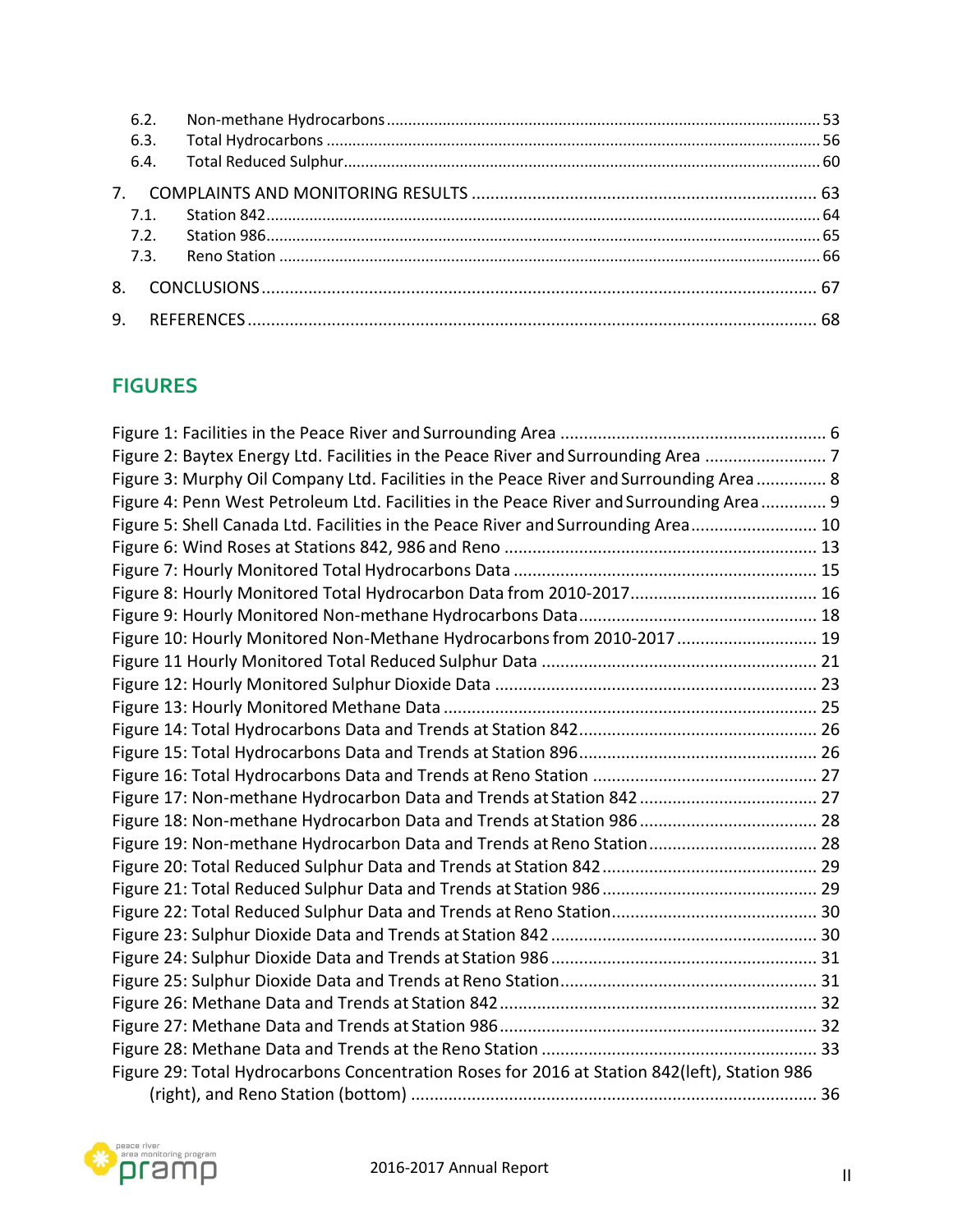<span id="page-2-1"></span>

| Figure 30: Total Hydrocarbons Concentration Roses for 2016 at Station 842(left), Station 986    |
|-------------------------------------------------------------------------------------------------|
| 37                                                                                              |
| Figure 31: Non-methane Hydrocarbons Concentration Roses for 2016 at Station 842 (left),         |
|                                                                                                 |
| Figure 32: Non-methane Hydrocarbons Concentration Roses for 2017 at Station 842 (left),         |
|                                                                                                 |
| Figure 33: Total Reduced Sulphur Concentration Roses for 2016 at Station 842 (left), Station    |
|                                                                                                 |
| Figure 34: Total Reduced Sulphur Concentration Roses for 2017 at Station 842 (left), Station    |
|                                                                                                 |
| Figure 35: Sulphur Dioxide Concentration Roses for 2016 at Station 842 (left), Station 986      |
|                                                                                                 |
| Figure 36: Sulphur Dioxide Concentration Roses for 2017 at Station 842 (left), Station 986      |
|                                                                                                 |
| Figure 37: Methane Concentration Roses for 2016 at Station 842 (left), Station 986 (right), and |
|                                                                                                 |
| Figure 38: Methane Concentration Roses for 2017 at Station 842 (left), Station 986 (right), and |
|                                                                                                 |
| Figure 39: CH4 1-hour Average Measurements in Alberta in 2016 and 2017 51                       |
| Figure 40: NMHC 1-hour Average Measurements in Alberta in 2016 and 2017  54                     |
| Figure 41: THC 1-hour Average Measurements in Alberta in 2016 and 2017 58                       |
|                                                                                                 |
|                                                                                                 |
|                                                                                                 |

## <span id="page-2-0"></span>**TABLES**

| Table 1: Minimum and Maximum of 99th Percentile in Each Month of THC Concentrations        |  |
|--------------------------------------------------------------------------------------------|--|
|                                                                                            |  |
|                                                                                            |  |
|                                                                                            |  |
| Table 4: Volatile Organic Compound Canister Sample 1-hour Average Concentrations (ppbv) 47 |  |
| Table 5: CH4 1-hour Average Measurements in Alberta for 2016 and 2017 (ppmv) 52            |  |
| Table 6: NMHC 1-hour Average Measurements in Alberta for 2016 and 2017 (ppmv) 55           |  |
| Table 7: THC 1-hour Average Measurements in Alberta in 2016 and 2017 (ppmv) 59             |  |
| Table 8: TRS 1-hour Average Measurements in Alberta in 2016 and 2017 (ppbv) 62             |  |